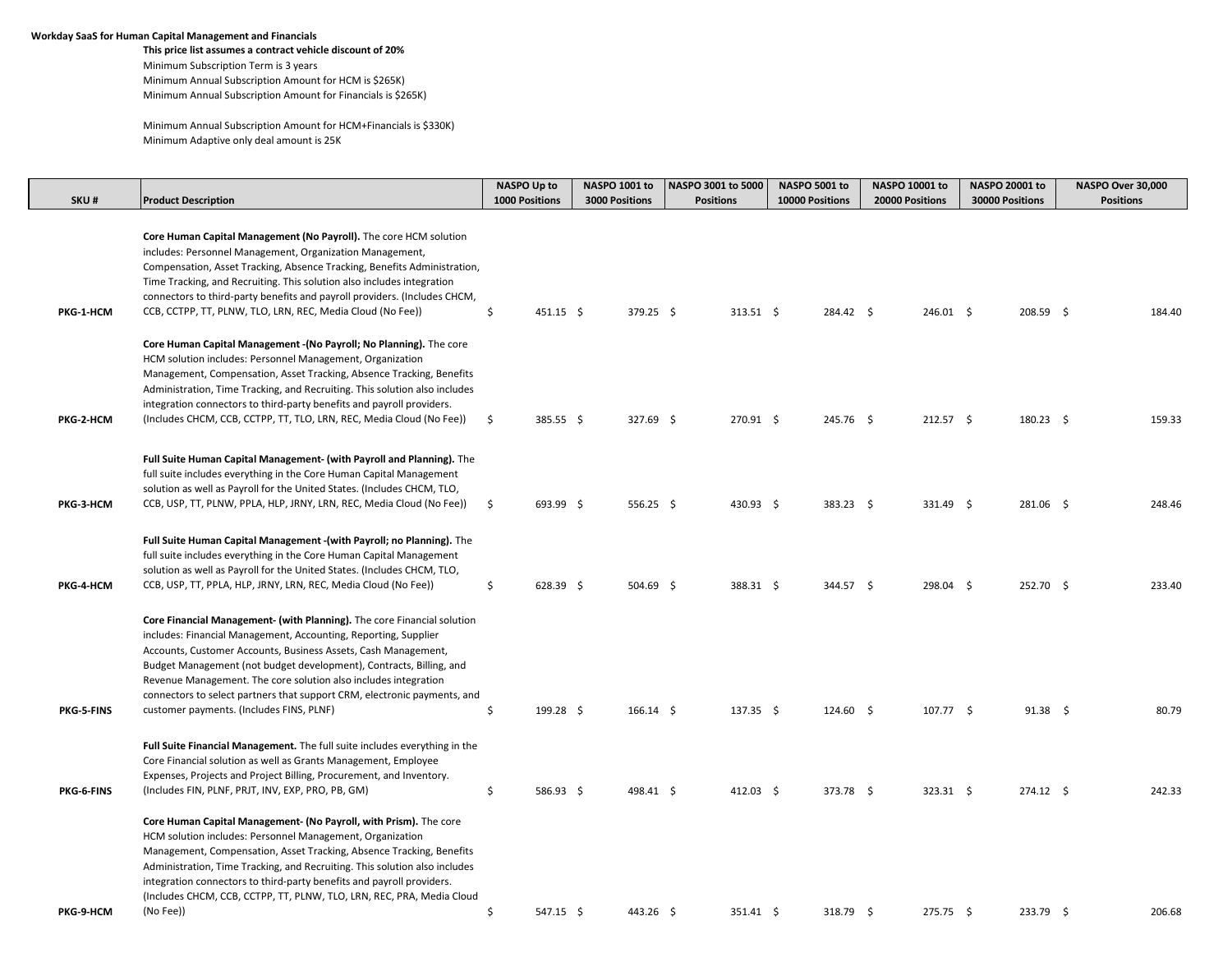|             |                                                                                                                                                                                                                                                                                                        | <b>Under 5,000</b> |           | $5,001 - 10,000$   | 10,001 - 15,000    |           | 15,001 - 20,000    | 20,001 - 30,000    | $30,001 - 40,000$  | 40,001 - 50,000 Student |
|-------------|--------------------------------------------------------------------------------------------------------------------------------------------------------------------------------------------------------------------------------------------------------------------------------------------------------|--------------------|-----------|--------------------|--------------------|-----------|--------------------|--------------------|--------------------|-------------------------|
|             | <b>Workday Student Service</b>                                                                                                                                                                                                                                                                         | <b>Student FTE</b> |           | <b>Student FTE</b> | <b>Student FTE</b> |           | <b>Student FTE</b> | <b>Student FTE</b> | <b>Student FTE</b> | <b>FTE</b>              |
|             | (*Minimum Annual Subscription of \$330K)                                                                                                                                                                                                                                                               |                    |           |                    |                    |           |                    |                    |                    |                         |
| PKG-10-HCM  | Full Suite Human Capital Management- (with Payroll, with Prism). The<br>full suite includes everything in the Core Human Capital Management<br>solution as well as Payroll for the United States. (Includes CHCM, TLO,<br>CCB, USP, TT, PLNW, PPLA, HLP, JRNY, LRN, REC, PRA, Media Cloud (No<br>Fee)) |                    | 789.98 \$ | 620.25 \$          |                    | 468.81 \$ | 417.60 \$          | $361.21$ \$        | $306.26$ \$        | 270.74                  |
| PKG-11-FINS | Full Suite Financial Management (with Prism). The full suite includes<br>everything in the Core Financial solution as well as Grants Management,<br>Employee Expenses, Projects and Project Billing, Procurement, and<br>Inventory. (Includes FIN, PLNF, PRJT, INV, EXP, PRO, PB, GM, PRA)             |                    | 682.93 \$ | 562.41 S           |                    | 449.91 \$ | 408.15 \$          | 353.04 \$          | 299.33 \$          | 264.62                  |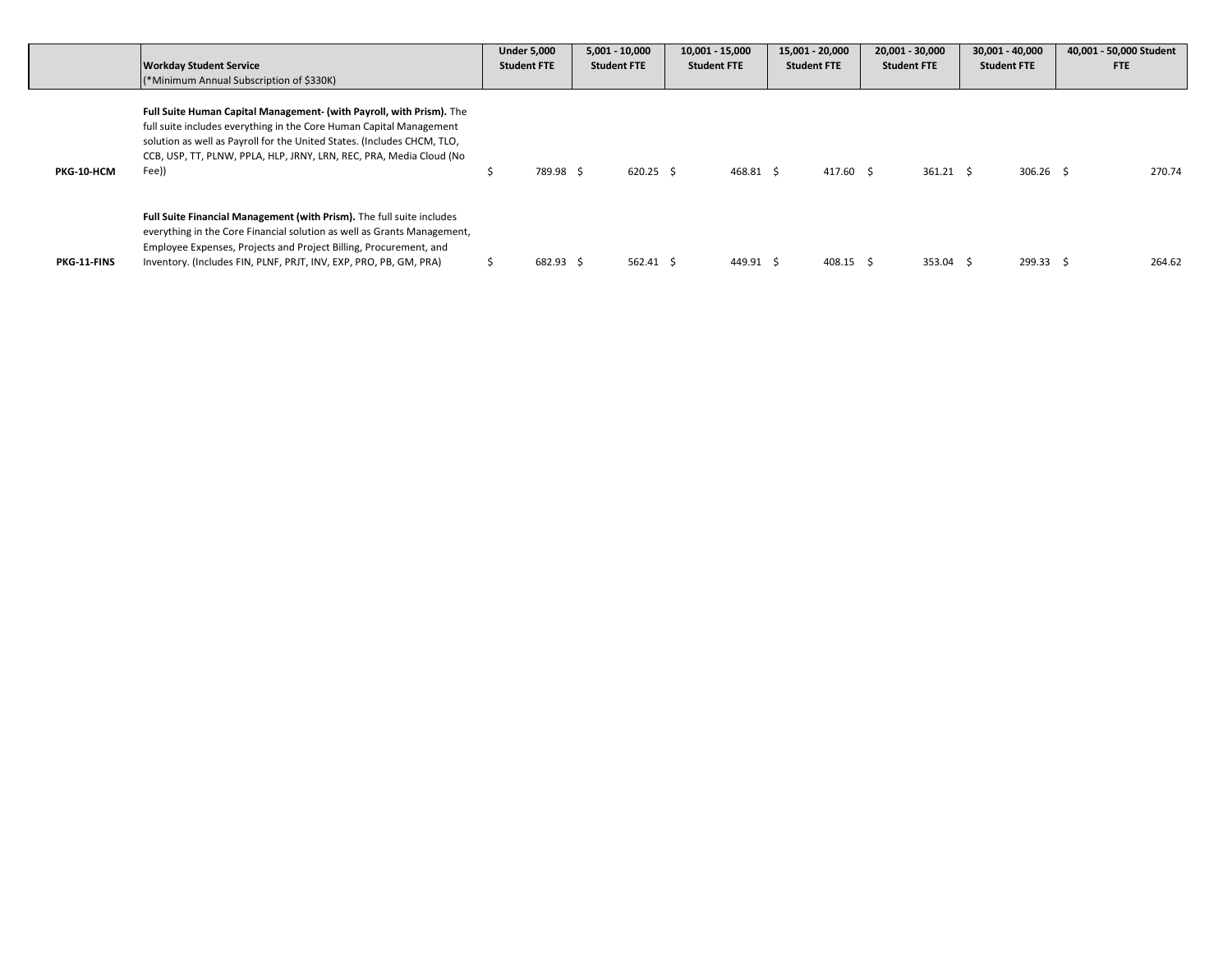|                                          | <b>Under 5.000</b> | $5,001 - 10,000$   | 10,001 - 15,000    | 15,001 - 20,000    | 20,001 - 30,000    | 30,001 - 40,000    | 40,001 - 50,000 Student |
|------------------------------------------|--------------------|--------------------|--------------------|--------------------|--------------------|--------------------|-------------------------|
| Workday Student Service                  | <b>Student FTE</b> | <b>Student FTE</b> | <b>Student FTE</b> | <b>Student FTE</b> | <b>Student FTE</b> | <b>Student FTE</b> | <b>FTE</b>              |
| (*Minimum Annual Subscription of \$330K) |                    |                    |                    |                    |                    |                    |                         |

Workday Student is sold in conjunction with other core Workday solutions (HCM and Financials) and is not offered as a standalone product. These prices would be additive to the other applications that a customer is purchasing. The pricing metric is based upon the number of full-time student equivalents (FTE) of the institution. Part- time students are counted as .25% of 1 FTE. Higher education institutions, or systems, with greater than 50,000 Student FTE will need to request a specific quote from Workday. The minimum subscription term is 3 years and the minimum subscription amount is \$ 330 K annually.

## **Workday Student Service**

|                  | The core solution includes student recruiting; student application      |        |          |        |       |       |       |       |
|------------------|-------------------------------------------------------------------------|--------|----------|--------|-------|-------|-------|-------|
|                  | processing and admissions; managing courses, programs, enrollment and   |        |          |        |       |       |       |       |
|                  | student records; academic advising; tracking financial aid and managing |        |          |        |       |       |       |       |
|                  | student financial accounts. Dashboards and reports are included to      |        |          |        |       |       |       |       |
| <b>PKG-1-STU</b> | support institutional effectiveness.                                    | 121.14 | 115.37 S | 101.59 | 93.02 | 83.51 | 73.03 | 65.27 |
|                  |                                                                         |        |          |        |       |       |       |       |

## **Workday Government Cloud SaaS for Human Capital Management, Financials and Student Administration (solutions available in a FedRAMP Moderate cloud infrastructure).**

Minimum Subscription Term is 3 years. Minimum Annual Subscription Amount for HCM is \$265K). Minimum Annual Subscription Amount for Financials is \$265K). Minimum Annual Subscription Amount for HCM+Financials is \$330K)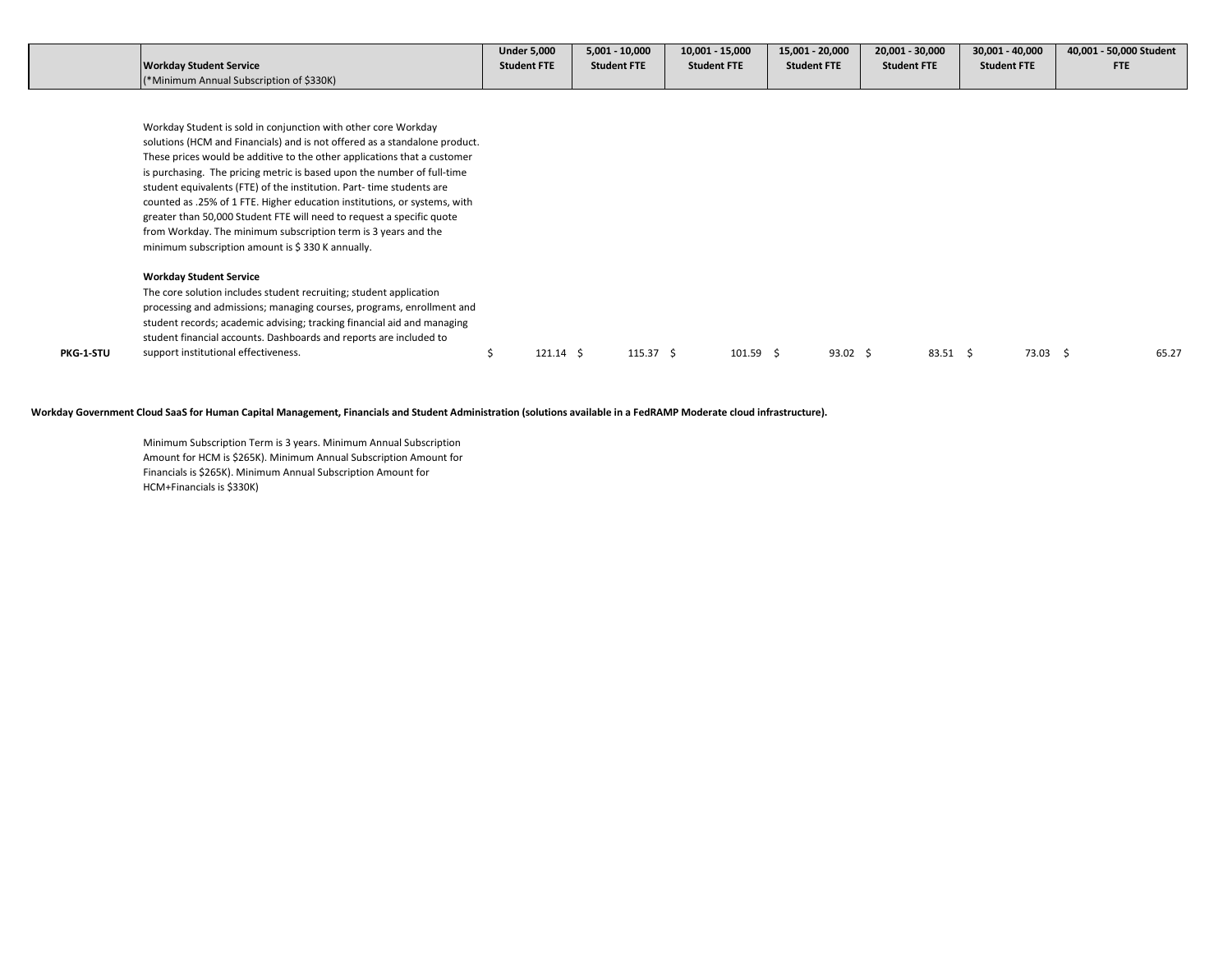|                 |                                                                                                                                            |    | <b>FedRAMP Price</b> | <b>FedRAMP Price</b> |                           | <b>FedRAMP Price</b> | <b>FedRAMP Price</b> | <b>FedRAMP Price</b> |                           |
|-----------------|--------------------------------------------------------------------------------------------------------------------------------------------|----|----------------------|----------------------|---------------------------|----------------------|----------------------|----------------------|---------------------------|
|                 |                                                                                                                                            |    | Up to 1000           | 1001 to 3000         | <b>FedRAMP Price 3001</b> | 5001 to 10000        | 10001 to 20000       | 20001 to 30000       | <b>FedRAMP Price Over</b> |
| SKU#            | <b>Product Description</b>                                                                                                                 |    | <b>Positions</b>     | <b>Positions</b>     | to 5000 Positions         | <b>Positions</b>     | <b>Positions</b>     | <b>Positions</b>     | 30,000 Positions          |
|                 | Workday Government Cloud Core HCM (no Payroll). Annual subscription<br>per position up to total positions in each Tier. The minimum annual |    |                      |                      |                           |                      |                      |                      |                           |
|                 | subscription is \$265K and the minimum subscription term is 3                                                                              |    |                      |                      |                           |                      |                      |                      |                           |
| WGC - PKG-1-HCM | years. Includes CHCM, CCB, USP, TT, REC                                                                                                    | \$ | 483.98 \$            | 414.83 \$            | 342.94 \$                 | $311.10 \quad $$     | 269.09 \$            | $228.16$ \$          | 201.71                    |
|                 | Workday Government Cloud Full Suite Human Capital Management                                                                               |    |                      |                      |                           |                      |                      |                      |                           |
|                 | (with Payroll). Annual subscription per position up to total positions in                                                                  |    |                      |                      |                           |                      |                      |                      |                           |
|                 | each Tier. The minimum annual subscription is \$265K and the minimum                                                                       |    |                      |                      |                           |                      |                      |                      |                           |
|                 | subscription term is 3 years. Includes CHCM, CCB, USP, TT, REC, PRJT,                                                                      |    |                      |                      |                           |                      |                      |                      |                           |
| WGC - PKG-2-HCM | PRA, EXP                                                                                                                                   | \$ | 721.73 \$            | 594.86 \$            | 472.22 \$                 | 428.39 \$            | 370.55 \$            | $314.18$ \$          | 277.75                    |
|                 | Workday Government Cloud Core Financial Management. Annual                                                                                 |    |                      |                      |                           |                      |                      |                      |                           |
|                 | subscription per position up to total positions in each Tier. Minimum                                                                      |    |                      |                      |                           |                      |                      |                      |                           |
|                 | subscription term of 3 years. Maximum subscription term of 5 years.                                                                        |    |                      |                      |                           |                      |                      |                      |                           |
| WGC-PKG-3-FINS  | Includes FIN, EXP, PRO, PRJT                                                                                                               | \$ | 364.94 \$            | 312.81 \$            | 258.60 \$                 | 234.59 \$            | 202.92 \$            | 172.04 \$            | 152.11                    |
|                 | Workday Government Cloud Full Suite Financial Management. Annual                                                                           |    |                      |                      |                           |                      |                      |                      |                           |
|                 | subscription per position up to total positions in each Tier. The minimum                                                                  |    |                      |                      |                           |                      |                      |                      |                           |
|                 | annual subscription is \$265K and the minimum subscription term is 3                                                                       |    |                      |                      |                           |                      |                      |                      |                           |
| WGC-PKG-4-FINS  | years.Includes FIN, EXP, PRO, PRJT, INV, PRA                                                                                               | \$ | 802.54 \$            | 664.11 \$            | 529.48 \$                 | 480.34 \$            | 415.48 \$            | 352.27 \$            | 311.43                    |
|                 | Workday Government Cloud Full Suite Human Capital and Financial                                                                            |    |                      |                      |                           |                      |                      |                      |                           |
|                 | Management. Annual subscription per position up to total positions in                                                                      |    |                      |                      |                           |                      |                      |                      |                           |
|                 | each Tier. The minimum annual subscription is \$330K and the minimum                                                                       |    |                      |                      |                           |                      |                      |                      |                           |
|                 | subscription term is 3 years. Includes CHCM, CCB, USP, TT, REC, FIN, EXP,                                                                  |    |                      |                      |                           |                      |                      |                      |                           |
|                 | WGC-PKG-5-PLATFORM PRO, PRJT, INV, PRA, GM, PB.                                                                                            | Ŝ  | 1,286.97 \$          | 1,078.95 \$          | 872.40 \$                 | 791.43 \$            | 684.59 \$            | 580.42 \$            | 513.11                    |
|                 | Workday Government Cloud Core HCM (no payroll). Annual subscription                                                                        |    |                      |                      |                           |                      |                      |                      |                           |
|                 | per position up to total positions in each Tier. The minimum annual                                                                        |    |                      |                      |                           |                      |                      |                      |                           |
|                 | subscription is \$265K and the minimum subscription term is 3                                                                              |    |                      |                      |                           |                      |                      |                      |                           |
| WGC - PKG-6-HCM | years. Includes CHCM, CCB, CCTPP, TT, REC                                                                                                  | \$ | 397.09 \$            | 340.36 \$            | 281.37 \$                 | $255.26$ \$          | 220.79 \$            | 187.20 \$            | 165.49                    |
|                 | Workday Government Cloud Full Suite Human Capital Management (no                                                                           |    |                      |                      |                           |                      |                      |                      |                           |
|                 | payroll). Annual subscription per position up to total positions in each                                                                   |    |                      |                      |                           |                      |                      |                      |                           |
|                 | Tier. The minimum annual subscription is \$265K and the minimum                                                                            |    |                      |                      |                           |                      |                      |                      |                           |
|                 | subscription term is 3 years. Includes CHCM, CCB, CCTPP, TT, REC, PRJT,                                                                    |    |                      |                      |                           |                      |                      |                      |                           |
| WGC - PKG-7-HCM | PRA, EXP                                                                                                                                   | \$ | 634.84 \$            | $520.38$ \$          | 410.66 \$                 | 372.55 \$            | 322.24 \$            | 273.22 \$            | 241.54                    |
|                 | Workday Government Cloud Full Suite Human Capital and Financial                                                                            |    |                      |                      |                           |                      |                      |                      |                           |
|                 | Management (no payroll). Annual subscription per position up to 1000                                                                       |    |                      |                      |                           |                      |                      |                      |                           |
|                 | total positions. The minimum annual subscription is \$265K and the                                                                         |    |                      |                      |                           |                      |                      |                      |                           |
|                 | minimum subscription term is 3 years. Includes CHCM, CCB, CCTPP, TT,                                                                       |    |                      |                      |                           |                      |                      |                      |                           |
|                 | WGC - PKG-8-PLATFORN REC, FIN, EXP, PRO, PRJT, INV, PRA, GM, PB.                                                                           | \$ | $1,199.61$ \$        | $1,004.47$ \$        | 810.84 \$                 | 735.58 \$            | 636.26 \$            | 539.36 \$            | 476.91                    |
|                 |                                                                                                                                            |    |                      |                      |                           |                      |                      |                      |                           |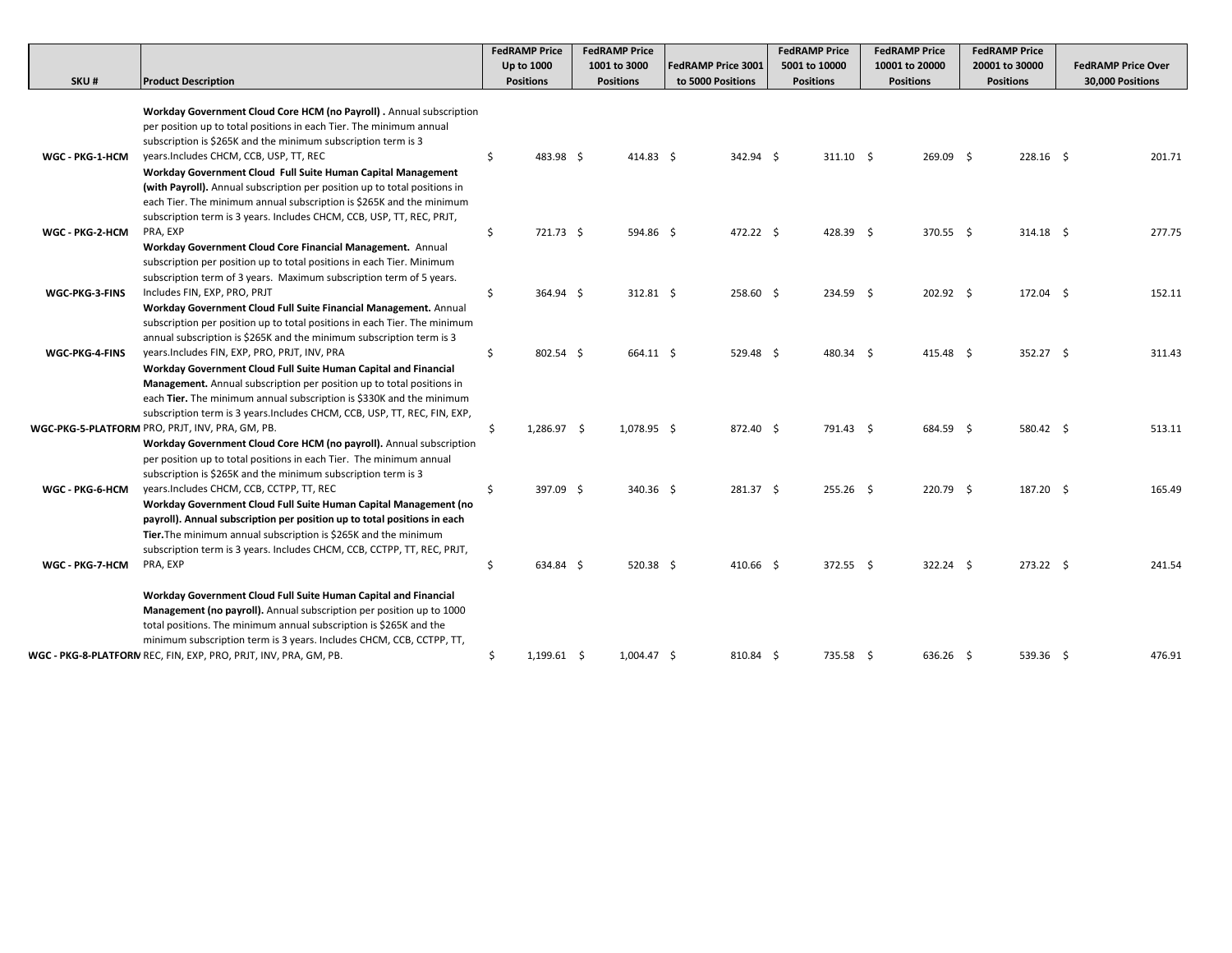|               |                                                                            | <b>Under 5,000</b> |           | $5,001 - 10,000$   |           | $10,001 - 15,000$  | 15,001 - 20,000    |                  | 20.001 - 30.000    | 30.001 - 40.000    |          | 40,001 - 50,000 Student |
|---------------|----------------------------------------------------------------------------|--------------------|-----------|--------------------|-----------|--------------------|--------------------|------------------|--------------------|--------------------|----------|-------------------------|
|               | <b>Workday Student Service</b>                                             | <b>Student FTE</b> |           | <b>Student FTE</b> |           | <b>Student FTE</b> | <b>Student FTE</b> |                  | <b>Student FTE</b> | <b>Student FTE</b> |          | <b>FTE</b>              |
|               | (*Minimum Annual Subscription of \$330K)                                   |                    |           |                    |           |                    |                    |                  |                    |                    |          |                         |
|               |                                                                            |                    |           |                    |           |                    |                    |                  |                    |                    |          |                         |
|               |                                                                            |                    |           |                    |           |                    |                    |                  |                    |                    |          |                         |
|               | Workday Student Service. The core solution academic institutions in        |                    |           |                    |           |                    |                    |                  |                    |                    |          |                         |
|               | student recruiting, student application processing and admissions,         |                    |           |                    |           |                    |                    |                  |                    |                    |          |                         |
|               | managing courses, programs, enrollment and student records, academic       |                    |           |                    |           |                    |                    |                  |                    |                    |          |                         |
|               | advising, tracking financial aid, and managing student financial accounts. |                    |           |                    |           |                    |                    |                  |                    |                    |          |                         |
|               | Dashboards and reports are included to support institutional               |                    |           |                    |           |                    |                    |                  |                    |                    |          |                         |
|               | effectiveness. Annual subscription per student FTE under 5000 total        |                    |           |                    |           |                    |                    |                  |                    |                    |          |                         |
|               | student FTE. The minimum annual subscription is \$330K and the             |                    |           |                    |           |                    |                    |                  |                    |                    |          |                         |
| WGC-PKG-1-STU | minimum subscription term is 3 years.                                      |                    | 157.47 \$ |                    | 149.97 \$ | 132.06 \$          |                    | $120.92 \quad S$ | $108.55$ \$        |                    | 94.54 \$ | 84.85                   |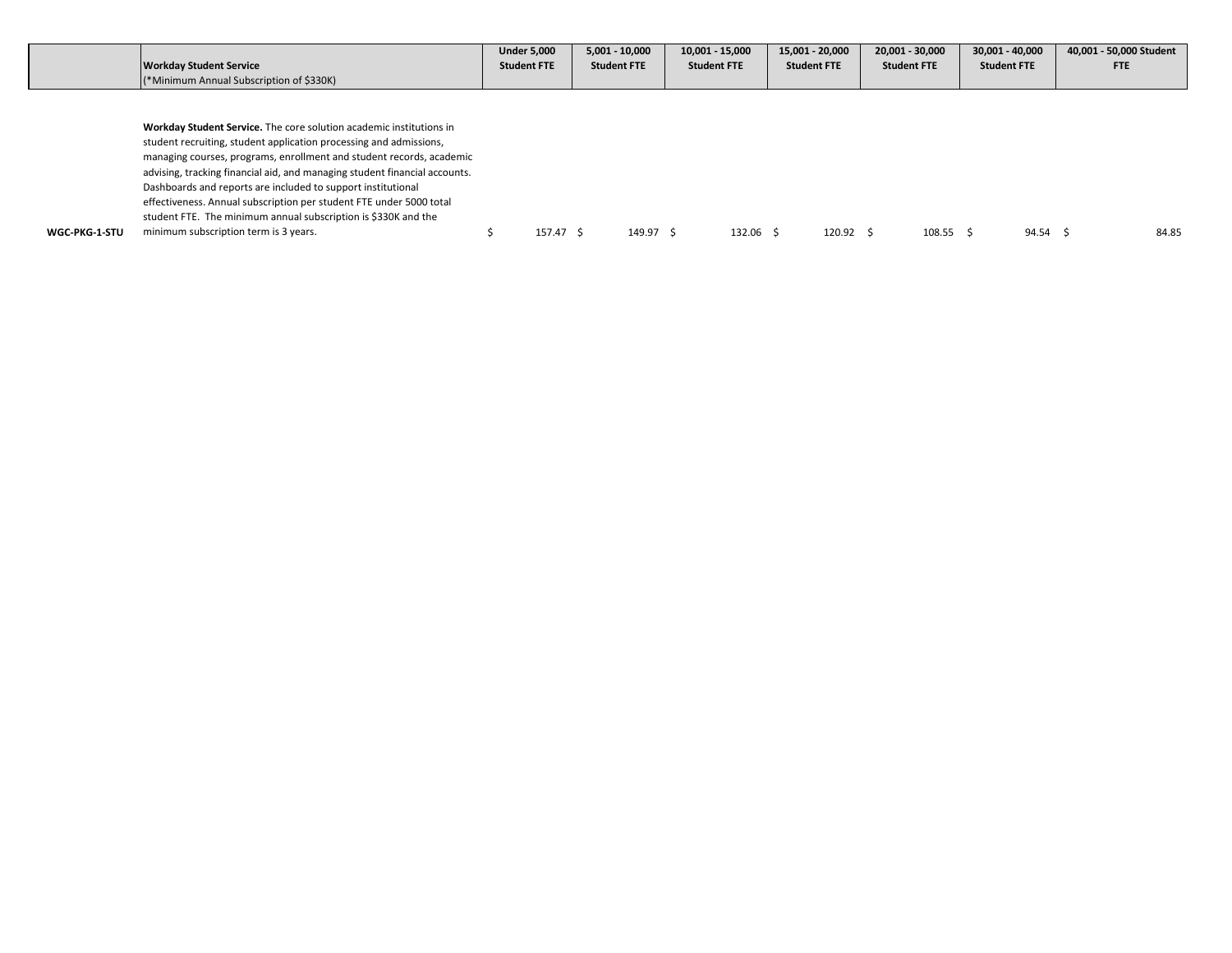|               |                                                                       |                 |             |                                                   | Over 35000   |
|---------------|-----------------------------------------------------------------------|-----------------|-------------|---------------------------------------------------|--------------|
| SKU#          | <b>Workday Adaptive Planning Subscriptions</b>                        | 0-300 Positions |             | 301-3500 Positions 3500-35000 Positions Positions |              |
|               |                                                                       |                 |             |                                                   |              |
|               | Planning and Analytics Bundle: Up to 330 Positions. Includes          |                 |             |                                                   |              |
|               | Transactions, Process Mgnt, Auth, Dashboards & Analytics, Office      |                 |             |                                                   |              |
|               | Connect, unlimited storage and Training. Also includes up to 5 View   |                 |             |                                                   |              |
| PKG-1-WPA     | Seats. Minimum deal size is \$25K.                                    | \$17,600.00     |             |                                                   |              |
| PKG-1-WPA-FS  | <b>Full Seat</b>                                                      | \$1,500.00      |             |                                                   |              |
| PKG-1-WPA-CS  | <b>Contributor Seat</b>                                               | \$800.00        |             |                                                   |              |
| PKG-1-WPA-VS  | <b>View Seat</b>                                                      | \$500.00        |             |                                                   |              |
| PKG -1-WPA-SB | Sandbox                                                               | \$2,000.00      |             |                                                   |              |
| PKG-1-WPA-SI  | Single Source Integration                                             | \$3,000.00      |             |                                                   |              |
| PKG -1-WPA-UI | Unlimited Source Integration                                          | \$6,000.00      |             |                                                   |              |
|               | Planning and Analytics Bundle: 301-3500 Positions. Includes           |                 |             |                                                   |              |
|               | Transactions, Process Mgnt, Auth, Dashboards & Analytics, Office      |                 |             |                                                   |              |
|               | connect, Unlimited Storage, Unlimited Integrations and Training. Also |                 |             |                                                   |              |
| PKG-2-WPA     | includes up to 10 View Seats.                                         |                 | \$52,000.00 |                                                   |              |
| PKG -2-WPA-FS | <b>Full Seat</b>                                                      |                 | \$2,500.00  |                                                   |              |
| PKG-2-WPA-CS  | Contributor Seat                                                      |                 | \$1,500.00  |                                                   |              |
| PKG-2-WPA-VS  | <b>View Seat</b>                                                      |                 | \$500.00    |                                                   |              |
| PKG -2-WPA-SB | Sandbox                                                               |                 | \$2,000.00  |                                                   |              |
| PKG-2-WPA-SI  | Single Source Integration                                             |                 | \$0.00      |                                                   |              |
| PKG -2-WPA-UI | Unlimited Source Integration                                          |                 | \$0.00      |                                                   |              |
|               | Planning and Analytics Bundle: 3500-35000 Positions. Includes         |                 |             |                                                   |              |
|               | Transactions, Process Mgnt, Auth, Dashboards & Analytics, Office      |                 |             |                                                   |              |
|               | connect, Unlimited Storage, Unlimited Integrations and Training. Also |                 |             |                                                   |              |
| PKG-3-WPA     | includes up to 20 View Seats. Also includes Sandbox.                  |                 |             | \$120,000.00                                      |              |
| PKG -3-WPA-FS | <b>Full Seat</b>                                                      |                 |             | \$3,000.00                                        |              |
| PKG-3-WPA-CS  | Contributor Seat                                                      |                 |             | \$2,000.00                                        |              |
| PKG-3-WPA-VS  | <b>View Seat</b>                                                      |                 |             | \$500.00                                          |              |
| PKG-3-WPA-SB  | Sandbox                                                               |                 |             | \$0.00                                            |              |
| PKG-3-WPA-SI  | Single Source Integration                                             |                 |             | \$0.00                                            |              |
| PKG -3-WPA-UI | Unlimited Source Integration                                          |                 |             | \$0.00                                            |              |
|               | Planning and Analytics Bundle: Over 35000 Positions. Includes         |                 |             |                                                   |              |
|               | Transactions, Process Mgnt, Auth, Dashboards & Analytics, Office      |                 |             |                                                   |              |
|               | connect, Unlimited Storage, Unlimited Integrations and Training. Also |                 |             |                                                   |              |
| PKG-4-WPA     | includes up to 20 View Seats. Also includes Sandbox.                  |                 |             |                                                   | \$240,000.00 |
| PKG-4-WPA-FS  | <b>Full Seat</b>                                                      |                 |             |                                                   | \$3,000.00   |
| PKG-4-WPA-CS  | Contributor Seat                                                      |                 |             |                                                   | \$2,000.00   |
| PKG-4-WPA-VS  | <b>View Seat</b>                                                      |                 |             |                                                   | \$500.00     |
| PKG -4-WPA-SB | Sandbox                                                               |                 |             |                                                   | \$0.00       |
| PKG -4-WPA-SI | Single Source Integration                                             |                 |             |                                                   | \$0.00       |
| PKG -4-WPA-UI | Unlimited Source Integration                                          |                 |             |                                                   |              |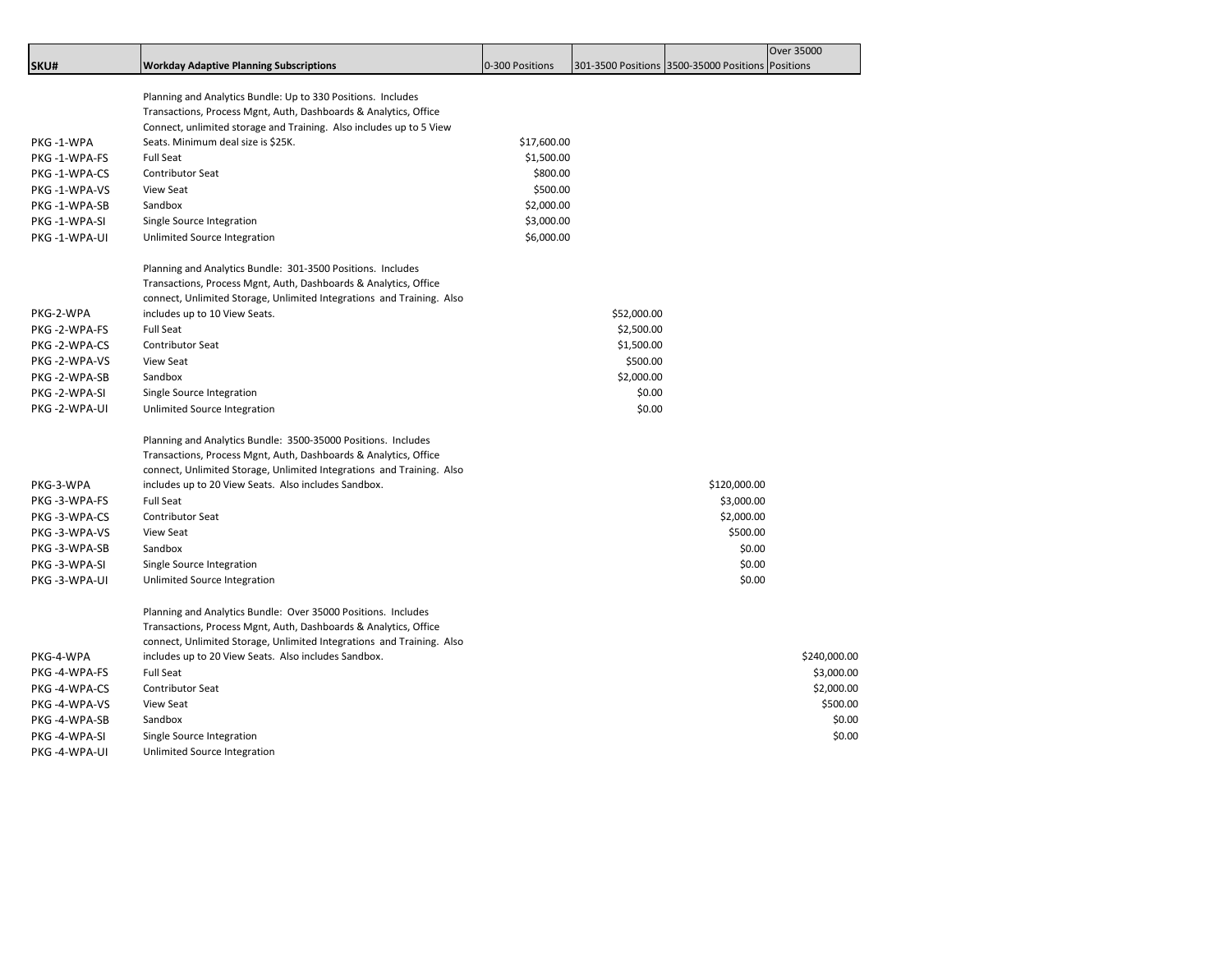|                 |                                                                          |                 |                                                   | Over 35000 |
|-----------------|--------------------------------------------------------------------------|-----------------|---------------------------------------------------|------------|
| SKU#            | <b>Workday Adaptive Planning Subscriptions</b>                           | 0-300 Positions | 301-3500 Positions 3500-35000 Positions Positions |            |
|                 |                                                                          |                 |                                                   |            |
|                 | Workforce Planning Analytics Package. Must be added to one of the        |                 |                                                   |            |
|                 | above Packages as option. Cannot be standalone solution. This package    |                 |                                                   |            |
|                 | is typically bundled into to Workday HCM. Quote Upon Request for         |                 |                                                   |            |
| PKG-5--WPA-WPLN | pricing.                                                                 |                 |                                                   |            |
|                 |                                                                          |                 |                                                   |            |
|                 | Financials Planning Analytics Package. Must be added to one of the above |                 |                                                   |            |
|                 | Packages. Cannot be standalone solution. This package is typically       |                 |                                                   |            |
| PKG-6-WPA-FPLN  | bundled into Workday Financials. Quote Upon Request for pricing.         |                 |                                                   |            |
|                 |                                                                          |                 |                                                   |            |
|                 | Sales Planning Package. Must be added to one of the above Packages.      |                 |                                                   |            |
|                 | Cannot be standalone solution. This package is typically bundled into    |                 |                                                   |            |
| PKG-7-WPA-FPLN  | Workday Financials. Quote Upon Request for pricing.                      |                 |                                                   |            |
|                 |                                                                          |                 |                                                   |            |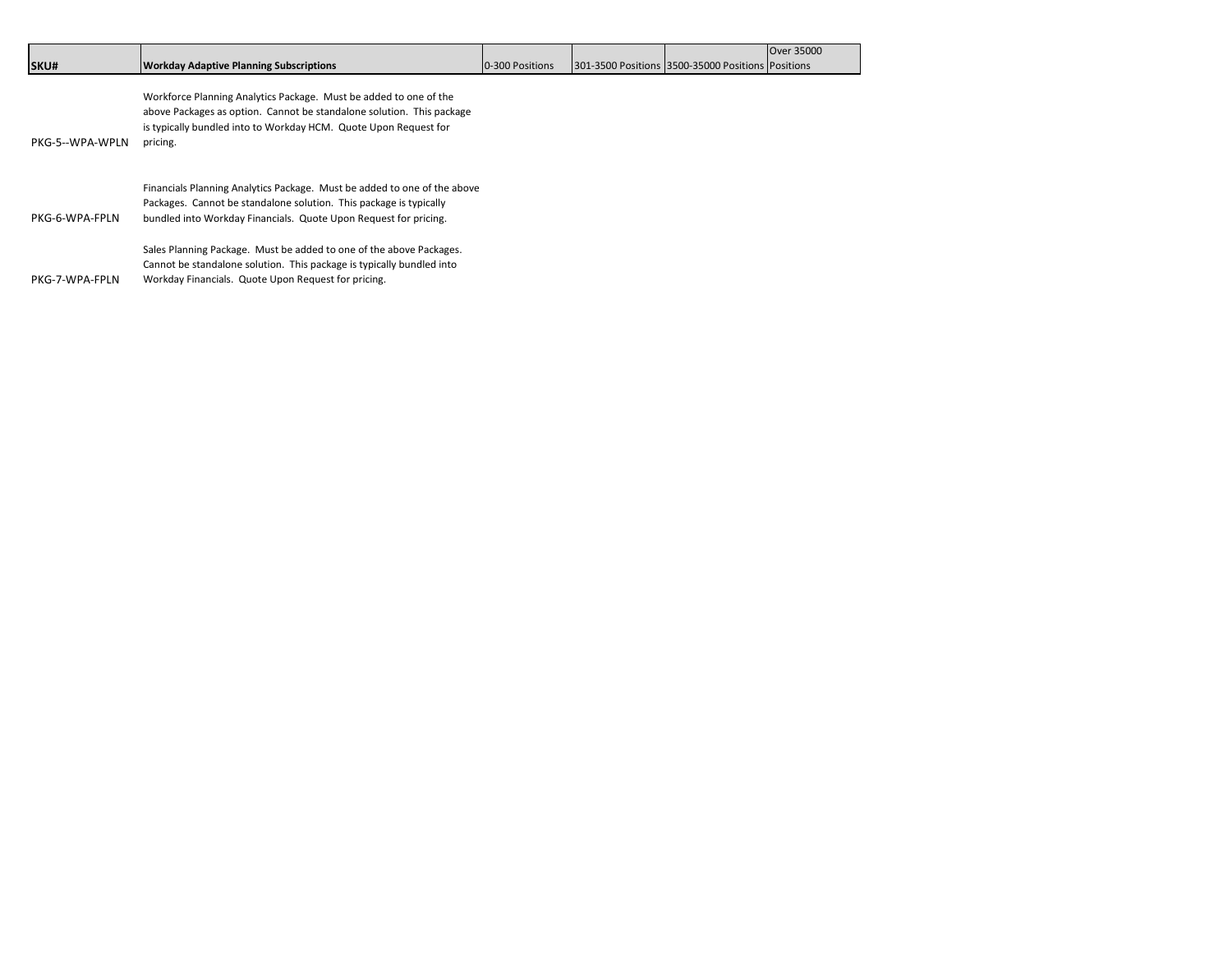|           |                                                                         | Annual                  |
|-----------|-------------------------------------------------------------------------|-------------------------|
|           | <b>Workday Scout Procurement and Strategic Sourcing</b>                 | <b>Subscription Fee</b> |
|           |                                                                         |                         |
|           | Expert Subscription Package includes up to 20 expert users. Unlimited   |                         |
|           | stakeholders (requisitioners/report users) and unlimited suppliers.     |                         |
|           | Subscription Package also includes these modules: Pipeline Enterprise,  |                         |
|           | Team Management, Dashboards and Reporting, Savings Tracking, SSO        |                         |
|           | and API Connection Support, Intake, Supplier Management (Onboarding     |                         |
|           | and Performance), and Contracts. Subscription Package also include      |                         |
|           | Sourcing: RFx Engine, Unlimited Reverse Auctions, Auction Lots and DNA. |                         |
|           | Subscription Package also include Sourcing: RFx Engine, Unlimited       |                         |
|           | Reverse Auctions, Auction Lots and DNA. This package also includes      |                         |
| SRC-EXP-1 | Customer Success and Supplier Support.                                  | \$271,200               |
|           | Sourcing Intake-Streamline project requests to drive enterprise-wide    |                         |
|           | alignment on a single sourcing platform. Features include templatized   |                         |
|           | intake requests; automated routing; bidirectional status updates;       |                         |
| SRCINT-1  | collaborative reporting; requirements gathering; and message center.    | \$32,000.00             |
|           | Sourcing Contracts - Single contract source repository; DocuSign        |                         |
|           | integration within the system; contract searching and reporting; track  |                         |
| SRCCNT-1  | contract approvals; templatized contracts.                              | \$64,000.00             |
|           | Sourcing Supplier Management - Track supplier performance, collaborate  |                         |
|           | on business reviews, and share actionable development plans to increase |                         |
| SRCSM-1   | value from the supply base.                                             | \$64,000.00             |
|           | Existing customer subscription renewal. Workday Quote Provided          |                         |
| SRC-REN-1 | Upon Request.                                                           |                         |
|           | Additional Expert Users: Price per Additional User within Tier          |                         |
|           | of Users                                                                |                         |
| SRC-USE-1 | Up to 25 Users                                                          | \$5,000.00              |
| SRC-USE-2 | 26-50 Users                                                             | \$4,650.00              |
| SRC-USE-3 | 51-100                                                                  | \$4,325.00              |

SRC-USE-4 101-200<br>SRC-USE-5 201-400 201-000

SRC-USE-6 Over 400 Over 100

SRC-USE-5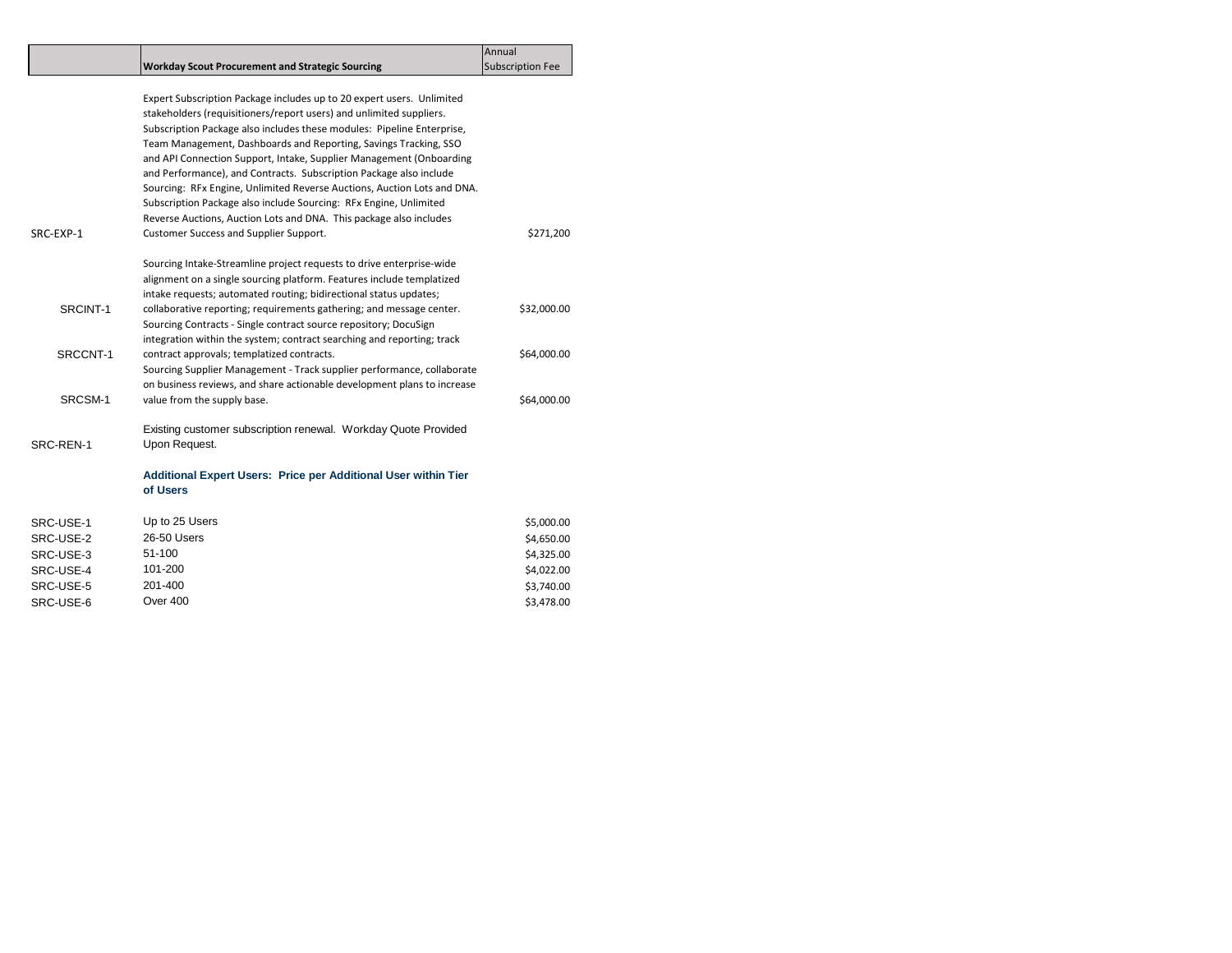|              |                                                                                                                                                                                                                                                                                                                                                                                                                                                                                                                    | Annual                  |  |  |
|--------------|--------------------------------------------------------------------------------------------------------------------------------------------------------------------------------------------------------------------------------------------------------------------------------------------------------------------------------------------------------------------------------------------------------------------------------------------------------------------------------------------------------------------|-------------------------|--|--|
|              | <b>Workday Success Plans</b>                                                                                                                                                                                                                                                                                                                                                                                                                                                                                       | <b>Subscription Fee</b> |  |  |
| WSP-Enhanced | Building on the Standard plan, the Enhanced level of WSP will enable<br>customers to work with a Workday Customer Success Manager for<br>support in feature adoption planning, alignment meetings, and feature<br>release reviews. Customers get expert advice from Workday consultants<br>who will provide configuration and best practice guidance. Additionally,<br>customers will have the opportunity to connect with other customers in<br>collaboration crews to collaborate on shared goals and interests. | Call for quote          |  |  |
|              | The Guided level of WSP is for customers requiring our highest-level<br>strategic engagement and planning. Customers have a designated<br>Managing Partner oversee their day-to-day relationship with Workday<br>and helps them define, develop, and manage their Workday strategy and<br>governance across their organization.                                                                                                                                                                                    |                         |  |  |
|              | Customers receive guidance and collaboration in creating a clear action<br>plan for adopting features that match the needs of the business. Access<br>to one-on-one virtual coaching sessions led by experienced Workday<br>product experts help customers successfully adopt and optimize Workday<br>features.                                                                                                                                                                                                    |                         |  |  |
| WSP-Guided   | Additionally, customers receive one-on-one guidance and share leading<br>practices on building and equipping effective support teams to further<br>ensure success with Workday.                                                                                                                                                                                                                                                                                                                                    | Call for quote          |  |  |
|              | For very large enterprise organizations with a combination of Workday<br>products deployed, Workday offers the Guided with Elevated Support<br>plan that includes everything in Guided plus a more proactive and holistic<br>level of support delivered by a Technical Account Manager from the<br>support organization who understands the customer's business<br>environment.                                                                                                                                    |                         |  |  |
|              | Guided with Elevated Support requires HCM and/or FIN and includes the<br>following specific services in addition to the Guided level items:                                                                                                                                                                                                                                                                                                                                                                        |                         |  |  |
|              | Incident Management                                                                                                                                                                                                                                                                                                                                                                                                                                                                                                |                         |  |  |
|              | <b>Operational Reviews</b>                                                                                                                                                                                                                                                                                                                                                                                                                                                                                         |                         |  |  |
|              | <b>SLA Reviews</b>                                                                                                                                                                                                                                                                                                                                                                                                                                                                                                 |                         |  |  |
|              |                                                                                                                                                                                                                                                                                                                                                                                                                                                                                                                    |                         |  |  |

WSP- Guided with Eleva System Health Insight Call for the Support Call for quote